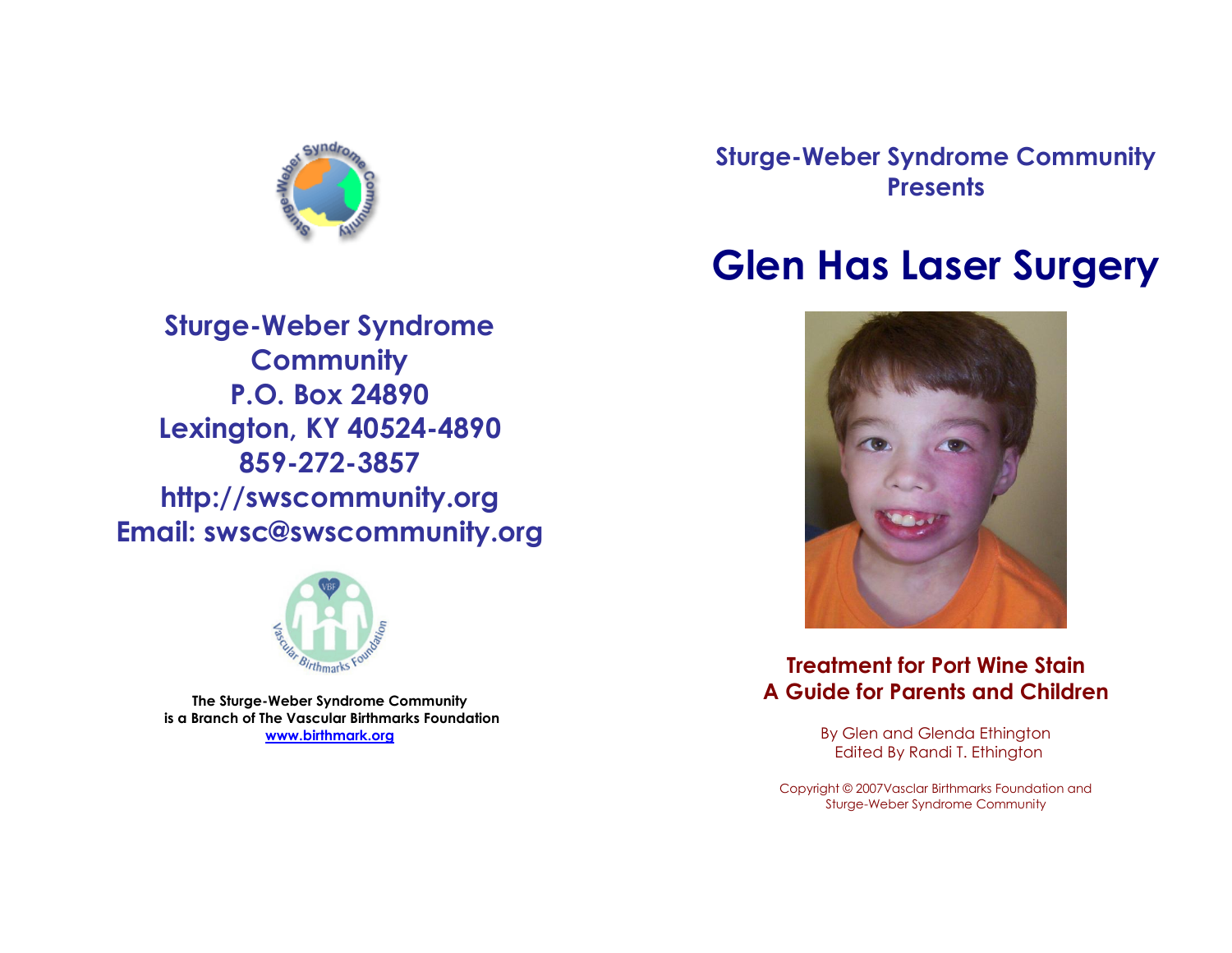#### **NOTES**



Approximately two-thirds of all port wine stain (PWS) birthmarks occur on the face and neck and many lesions also involve the upper and lower eyelids. The pulsed dye laser (PDL) is the treatment of choice for pediatric patients with PWS.

Although the development of cooling technologies has decreased the discomfort associated with PWS laser treatment, the procedure can by no means be considered

painless. Therefore, many institutions including the Beckman Laser Institute treat pediatric patients with PWS using general anesthesia. In addition to rendering the procedure itself painless, general anesthesia also ensures that the eyes are properly protected during the laser surgery. Moreover, adequate pain medication can be administered intraoperatively so that when the child does wake up, they do so comfortably.

**Forward**

Children are naturally fearful of general anesthesia and laser surgery. Very often, parents have more anxiety regarding the proposed laser surgery than their children. This guide for parents and children provides an excellent description of what happens to pediatric patients undergoing PWS laser surgery. It should provide reassurance as well as educate patients, their families, and medical professionals that it is reasonable and, most importantly, safe to treat pediatric PWS by laser using general anesthesia.

#### **J. Stuart Nelson, M.D., Ph.D.**

Beckman Laser Institute website[: http://www.bli.uci.edu](http://www.bli.uci.edu/)

*Dr. J. Stuart Nelson is Medical Director of the Beckman Laser Institute and Medical Clinic, Professor of Surgery, Dermatology and Biomedical Engineering, University of California-Irvine, and serves as Medical Director for the VBF.*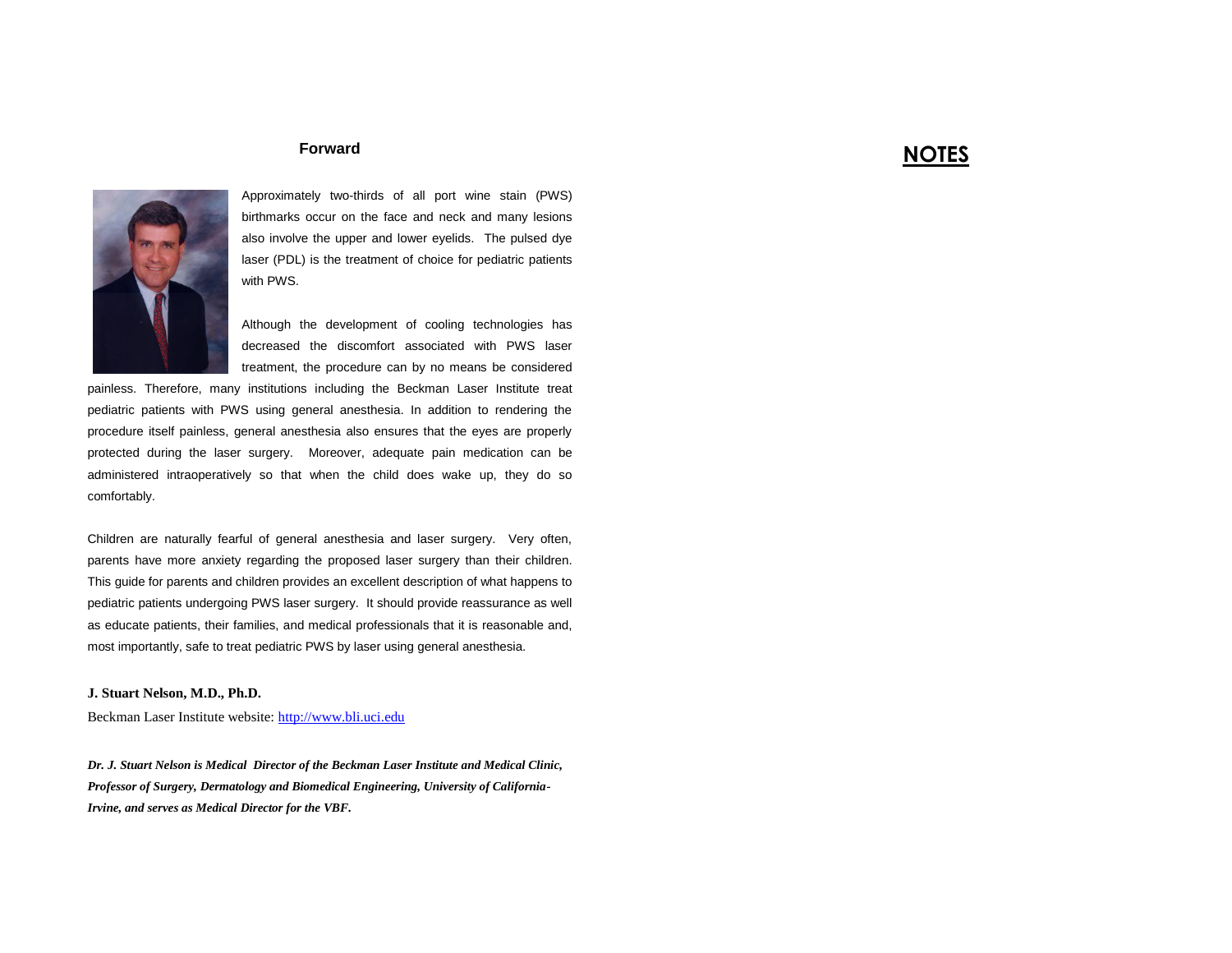### **LOOK FOR OTHER VBF/SWSC PUBLICATIONS**

### **Contents**

**Chapter 1 - Glen Checks In**

Follow along with Glen as he checks in for laser surgery. Page 1-2

#### **Chapter 2 - Getting Ready for Surgery**

Preparation for surgery with General Anesthetic. Page 3-5

#### **Chapter 3 - Having Surgery**

See what a laser machine looks like and how it is used. Page 6-7

#### **Chapter 4 - The Recovery Room**

Glen wakes up in the recovery room after surgery. Page 8-9

#### **Chapter 5 - Resting at Home**

Tips for taking care of the treated area. Page 10

#### **Chapter 6 - Follow-up Doctor's Visit**

Follow-up visit to the doctor's office. Page 11

> **Contact Information** Page 12

#### **Glen's Gang – Pen Pal Newsletter Group** Page 13

**Acknowledgments** Page 14

- Facts About Vascular Birthmarks and Tumors
- About Sturge-Weber Syndrome
- Glen Has An MRI
- Glen Goes to the Dentist
- Glen Goes to the Neurologist
- Glen Goes to the Ophthalmologist

These publications are free, courtesy of VBF and SWSC.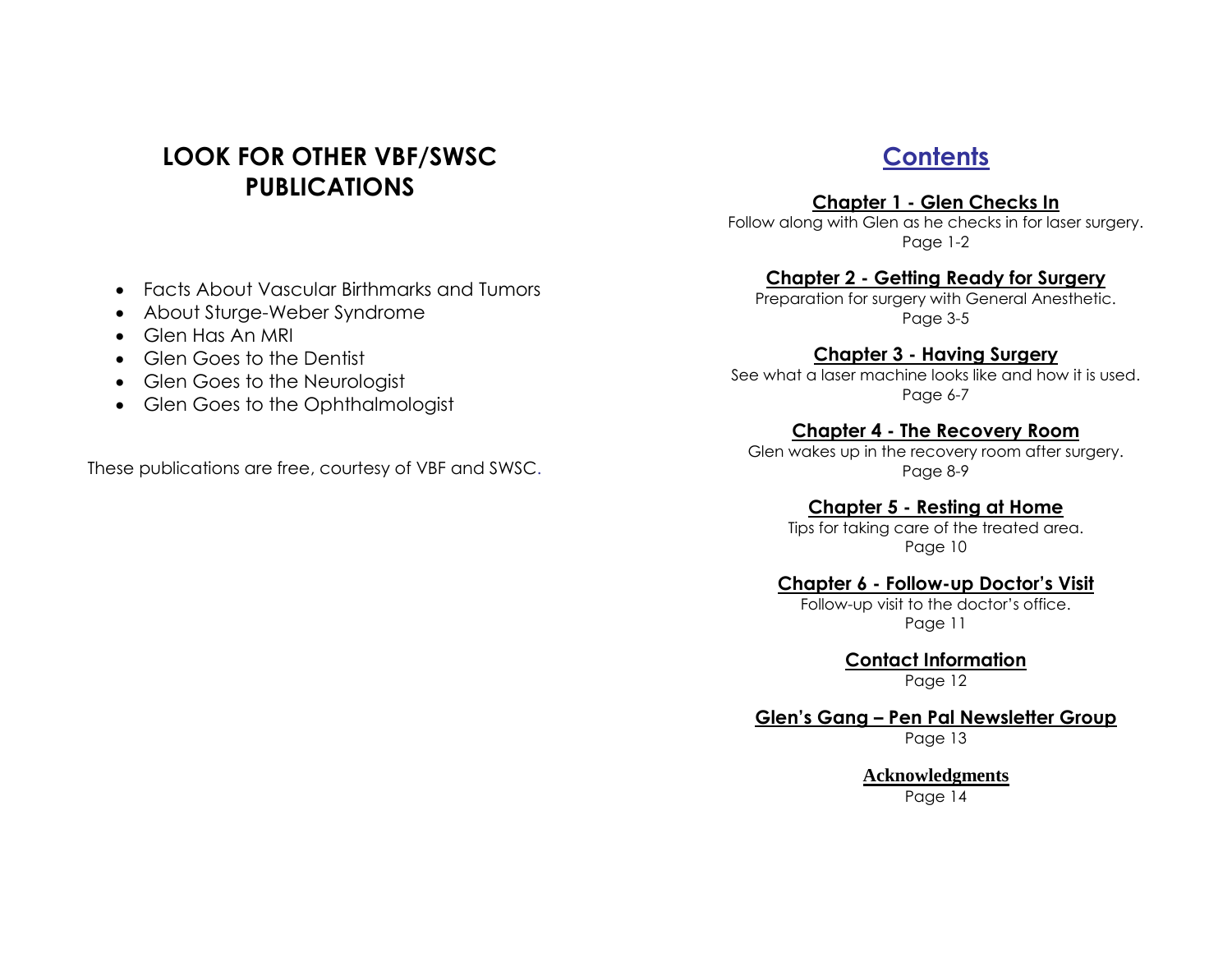### **Chapter 1 - Glen Checks In**

My name is Glen and I have a facial port wine stain. I'm having laser surgery to lighten my birthmark, and to help prevent bumps (sometimes called nodules or blebs) from forming on it.



Going to the hospital and having laser surgery can be a little scary sometimes. I hope my story helps you understand what laser surgery is all about, so that when you have a treatment you won't be afraid.

Come along with me, and you will see what happens.

### **Acknowledgements**

SWSC would like to thank Dr. Henry C. Vasconez and his staff for their assistance. Dr. Vasconez is Professor of Surgery and Chief, Division of Plastic and Reconstructive Surgery, University of Kentucky Chandler Medical Center.

Thanks to Dr. J. Stuart Nelson for his continued support and dedication to patients with port wine stain and other vascular birthmarks.

A special thanks to Linda Rozell-Shannon, President and Founder of the VBF.

Photographs on pages 6 and 7 by Dr. Henry C. Vasconez and staff. All others by Glenda Ethington.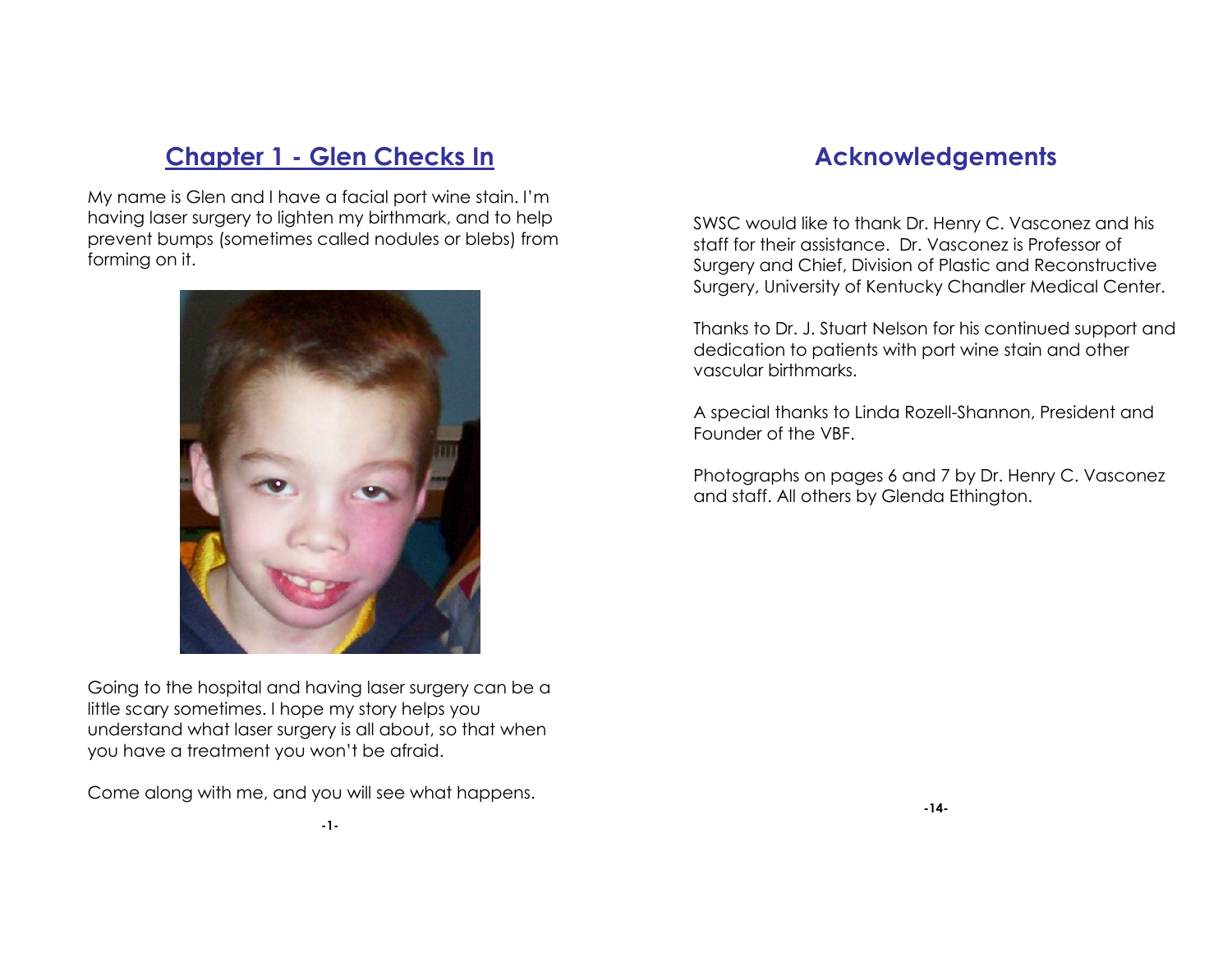## **Glen's Gang**

Kids, join **"Glen's Gang"** a pen pal group and monthly newsletter for kids with birthmarks. Share your ideas, experiences, and hobbies with other kids who understand.

Glen's Gang is free. Each member receives a "VBF Kids Who Care" bracelet compliments of the SWSC.

Be sure to get your parent's permission to join.

Visit the SWSC or VBF website for more information or call or write to:

**Glen's Gang C/O SWSC P.O. Box 24890 Lexington, KY 40524-4890 859-272-3857**

*~Glen's Gang is a VBF Kids Who Care program~*

Here I am with my Mom. I'm checking into the surgery clinic at the hospital.



At the registration desk I get an armband. It lets the hospital staff know who I am and what I'm there for.

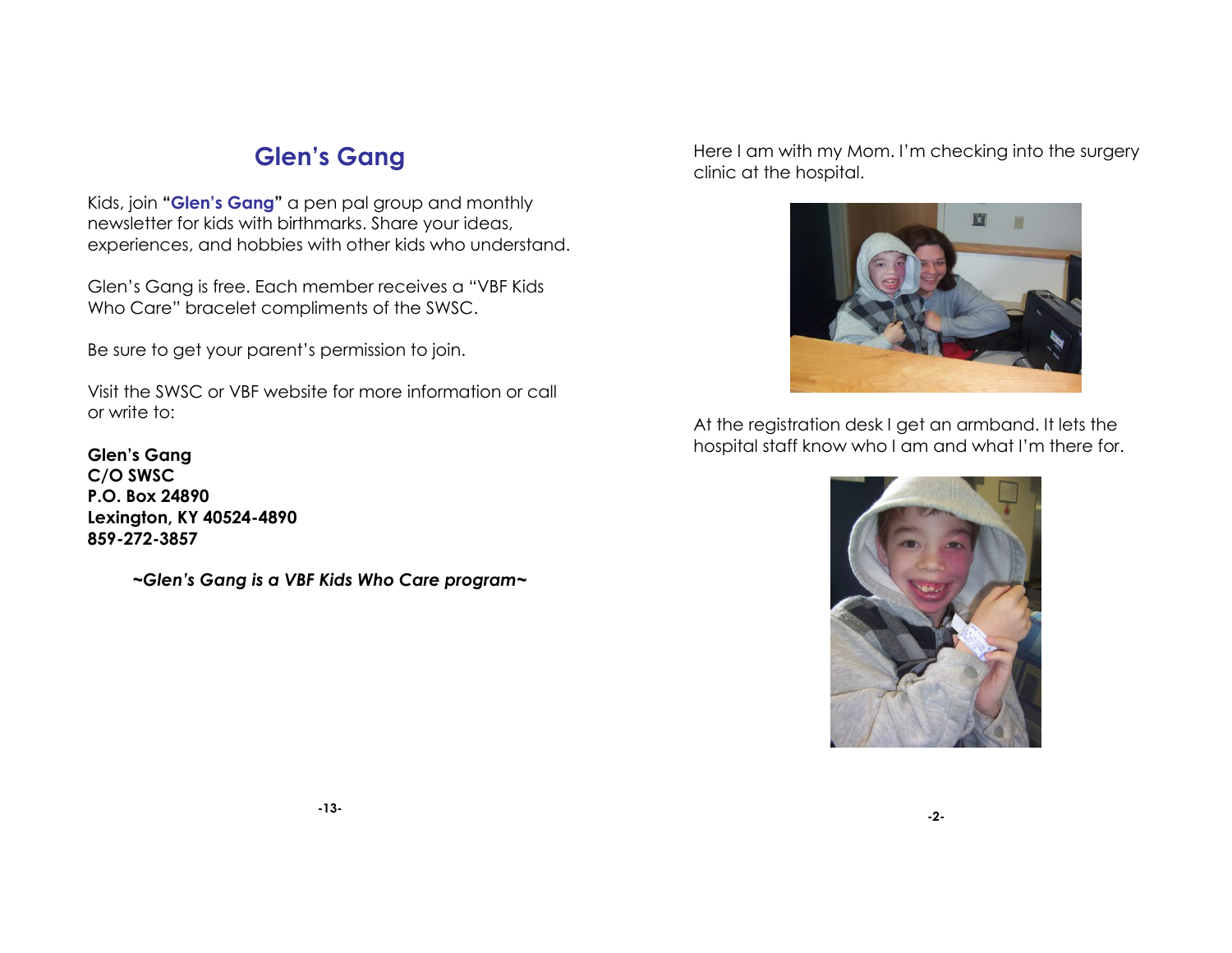### **Chapter 2 - Getting Ready for Surgery**



The nurse places a blood pressure cuff on my arm.



As the cuff inflates, it feels like it's squeezing my arm, but it doesn't hurt. They check my blood pressure and temperature to help make sure that I'm healthy enough to have a general anesthetic – that's what the doctor uses to make me sleep during the laser surgery.

**For more information on port wine stains and laser treatments, contact the following:**

#### **Sturge-Weber Syndrome Community**

P.O. Box 24890 Lexington, KY 40524-4890 859-272-3857 [http://swscommunity.org](http://swscommunity.org/) Email: swsc@swscommunity.org

#### **Vascular Birthmarks Foundation**

P.O. Box 106 Latham, NY 12110 877-823-4646 [http://birthmark.org](http://birthmark.org/) Email: HVBF@aol.com

## **VBF/Sturge-Weber Syndrome Community Canada**

143 St. Henri Gatineau, QC.  $JSX - 4J6$ [http://swscommunitycanada.org](http://swscommunitycanada.org/) Email: info-swscc@swscommunitycanada.org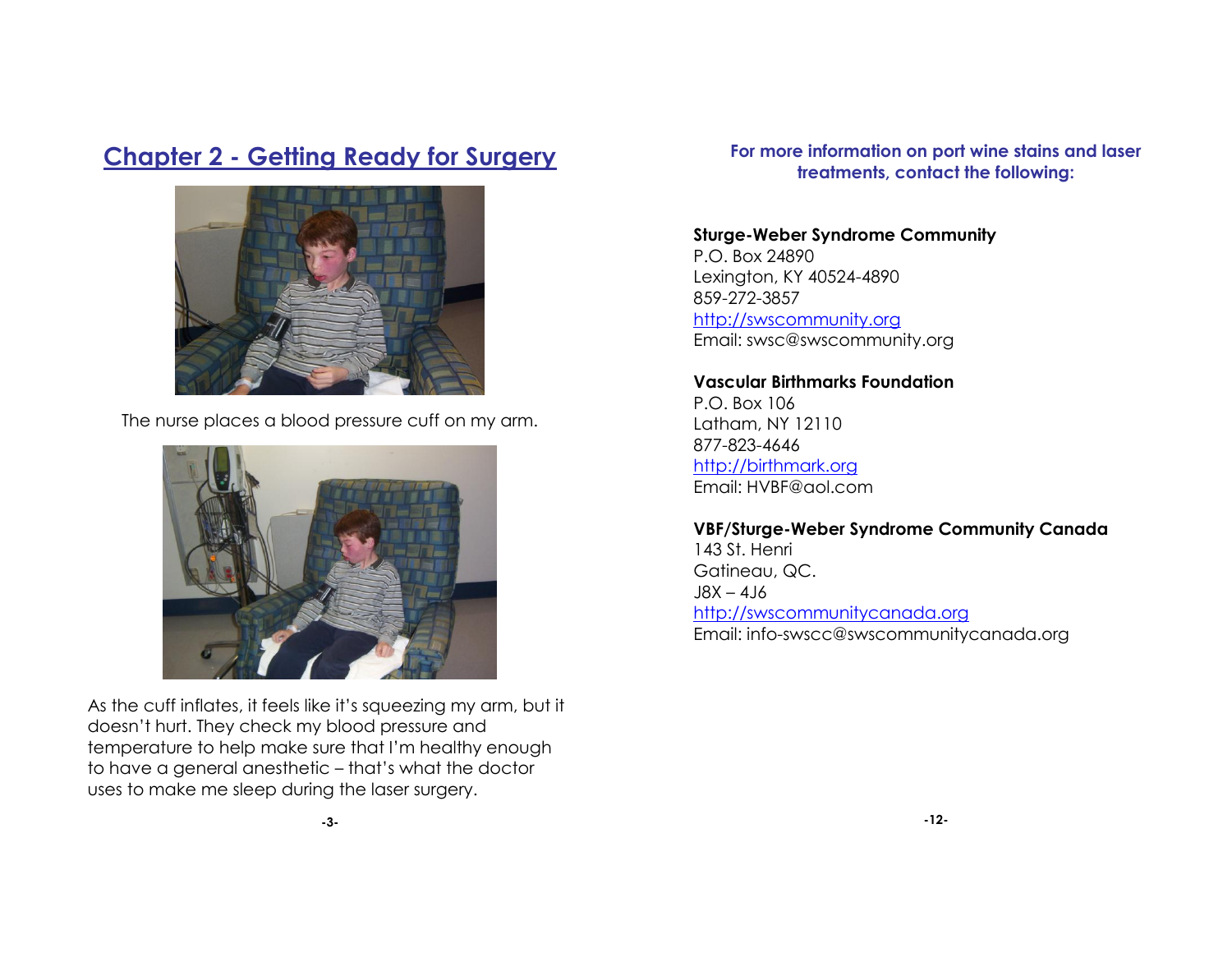### **Chapter 6 - Follow-up Doctor's Visit**

The doctor will make an appointment for a follow-up visit. He will check to see how your port wine stain looks, and to check how well the laser treatment worked.



These are my favorite visits, as the doctor just needs to look at the port wine stain.

Depending on the thickness of your port wine stain, you might see a lot of

fading. Remember, each port wine stain is different and it is hard for the doctor to predict how many laser treatments will be needed to get the best results for you.

Your doctor will probably talk with you and your parents about setting up a regular schedule for laser treatments.

I hope my story helps you when you go for laser treatments. I would like to hear your story, so please write to me at: [swsc@swscommunity.org.](mailto:swsc@swscommunity.org)

#### Happy fading! Glen

That way I don't feel anything. My doctor lets me sleep during surgery because my birthmark covers most of the left side of my face and it can take a long time to treat it with the laser. Some people use numbing cream so the laser won't hurt as much. The numbing cream is applied to the surface of the skin where the birthmark is. Some people with birthmarks don't use numbing cream or a general anesthetic when having laser treatments. They say the laser feels like getting snapped with a rubber band.



I have to change into surgery pajamas. I don't mind, because they are really comfortable.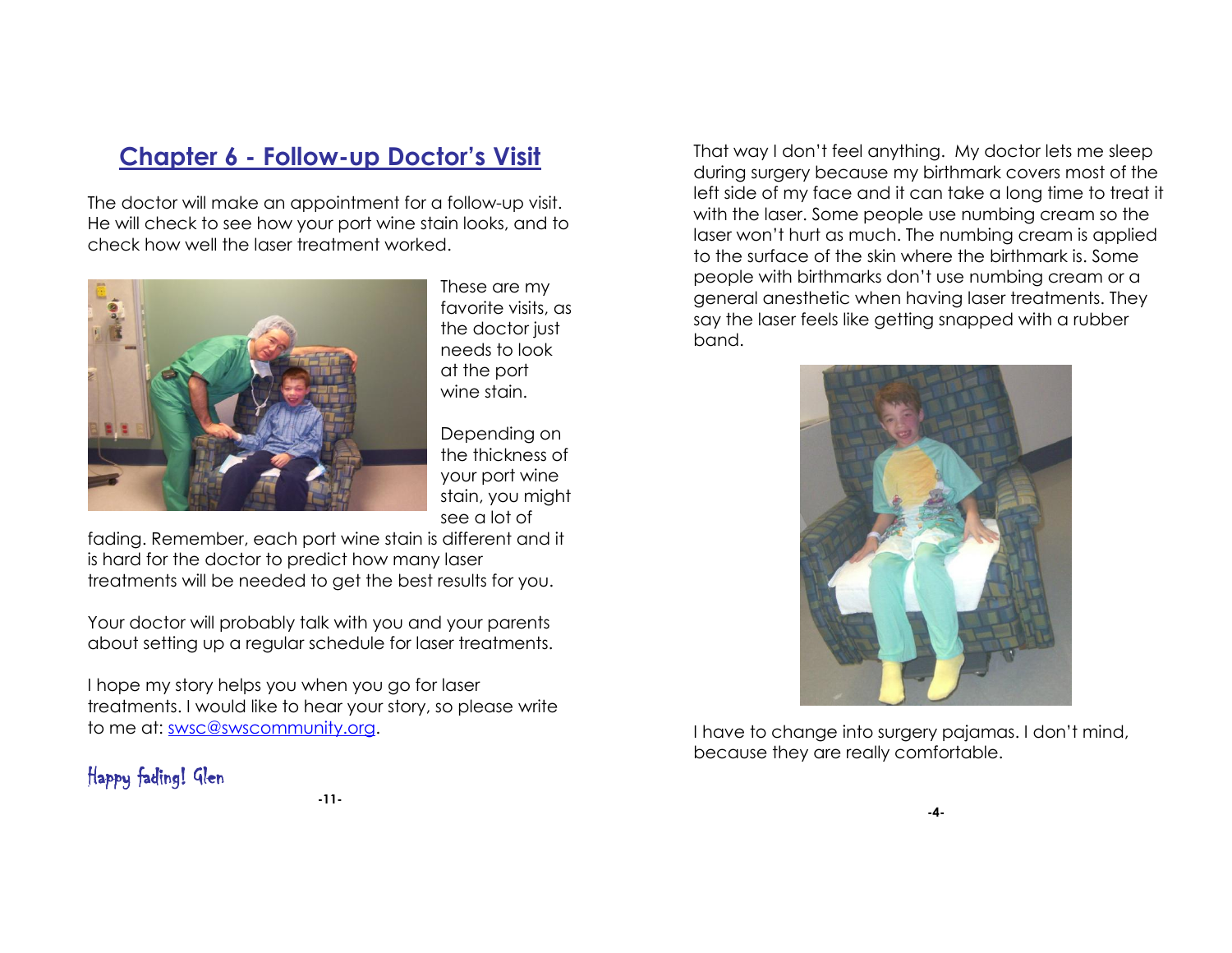

Next, I need to have an IV put in my arm. The nurse does this with a very tiny needle that pricks the vein. The needle is removed and a very small plastic tube is inserted in the vein. This is done so that I can get fluids and medicine through the tube. That way I shouldn't have to have any shots. The medicine goes right into the tube, and I don't even feel it.

Having an IV put in hurts a little, but the nurse put numbing medicine on my arm before she started. I didn't cry and barely felt a tiny needle stick.

If you are really afraid of needles, sometimes the nurse will put the IV in after you go to sleep, making sure you won't feel any pain.

You and your parents can talk to the doctor, nurses and anesthesiologist (the doctor that helps you sleep) about the best way for you to prepare for laser surgery. Everyone at the hospital wants you to feel safe and comfortable, so let them know if you are afraid or having pain. The doctors and nurses will explain everything to you and your parents before they do anything.

#### **Chapter 5 - Resting At Home**



Once you get home, you should take it easy – especially the first couple of days after laser treatment. Your doctor might let you go back to school (or back to work if you are an adult) but you need to be

careful. You should keep your face clean and well protected with pure petroleum jelly or an antibacterial ointment. Your doctor will tell you which ointment is best for your skin type. You will probably be able to do most of the things you would normally do, but you should avoid being in the sunlight as much as possible. The sun's ultraviolet rays darken your skin (or give you a suntan), and lighter skin responds better to the laser treatment.

If you have any pain, the doctor will prescribe pain medication. If blisters, scabs or bleeding occur, then your parents should contact your doctor immediately for advice. If you follow the doctor's instructions and keep the area clean and protected with ointment, you probably won't have any problems.

Usually, the dots start to fade within a week, and any swelling should be gone.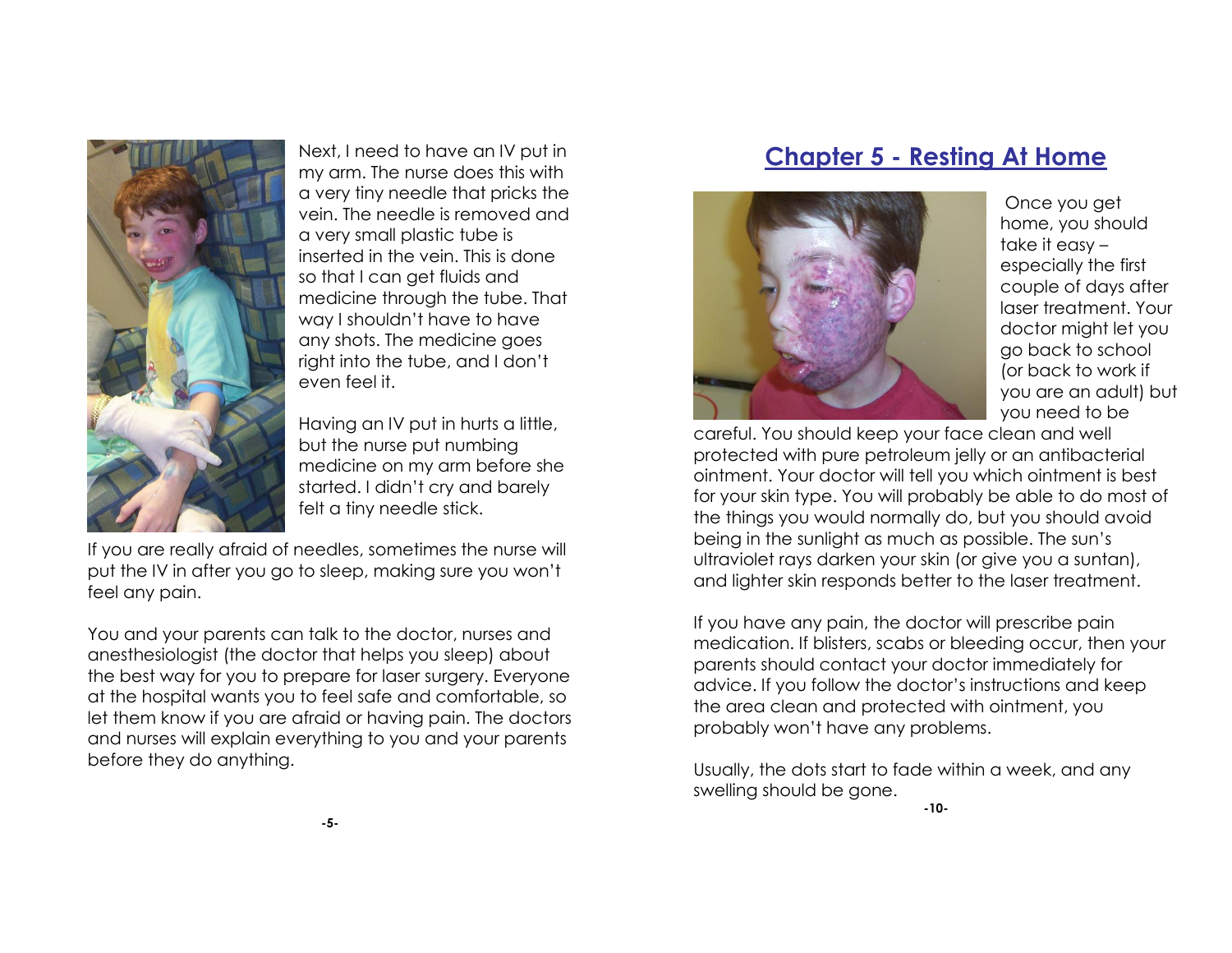Once the effects of the sleeping medicine wear off, and I'm able to stay awake, the nurse in the Recovery Room will have me drink clear liquids. If I can drink without feeling sick or vomiting, they will start to prepare me to go home.

While still in the Recovery Room, the nurse will remove the patches, the oxygen clip, and the IV. The nurse will go over any instructions with you and your parents, and explain what you need to do to care for the area treated by laser when you get home.



### **Chapter 3 - Having Surgery**

The nurse puts some medicine in my IV tube to help me relax. When that takes effect, I will be taken to the surgery room.

In the surgery room the anesthesiologist puts a mask on my face. I am given some gas to make me sleep. After I'm fully asleep, the doctor places a tube in my mouth to help keep my throat clear during the surgery, and this helps me to breathe. Some people just have the facemask with gas to keep them asleep. Before your surgery, the doctor and anesthesiologist will talk with you and your parents to decide which is the best way for you.

This is what a laser machine looks like. Your doctor might use a different type of laser, but it will probably work and look much the same way.

The doctors and nurses wear special goggles over their eyes for protection from the light of the laser beam, and the doctor also puts a special



type of contact lens over my eye to protect it. The laser uses beams of light to make small dots on my face. These dots help shrink the capillaries in my face (tiny blood vessels that become full of excess blood, causing my port wine stain to look pink or purple). Later, these dots will turn a dark purple-black color.